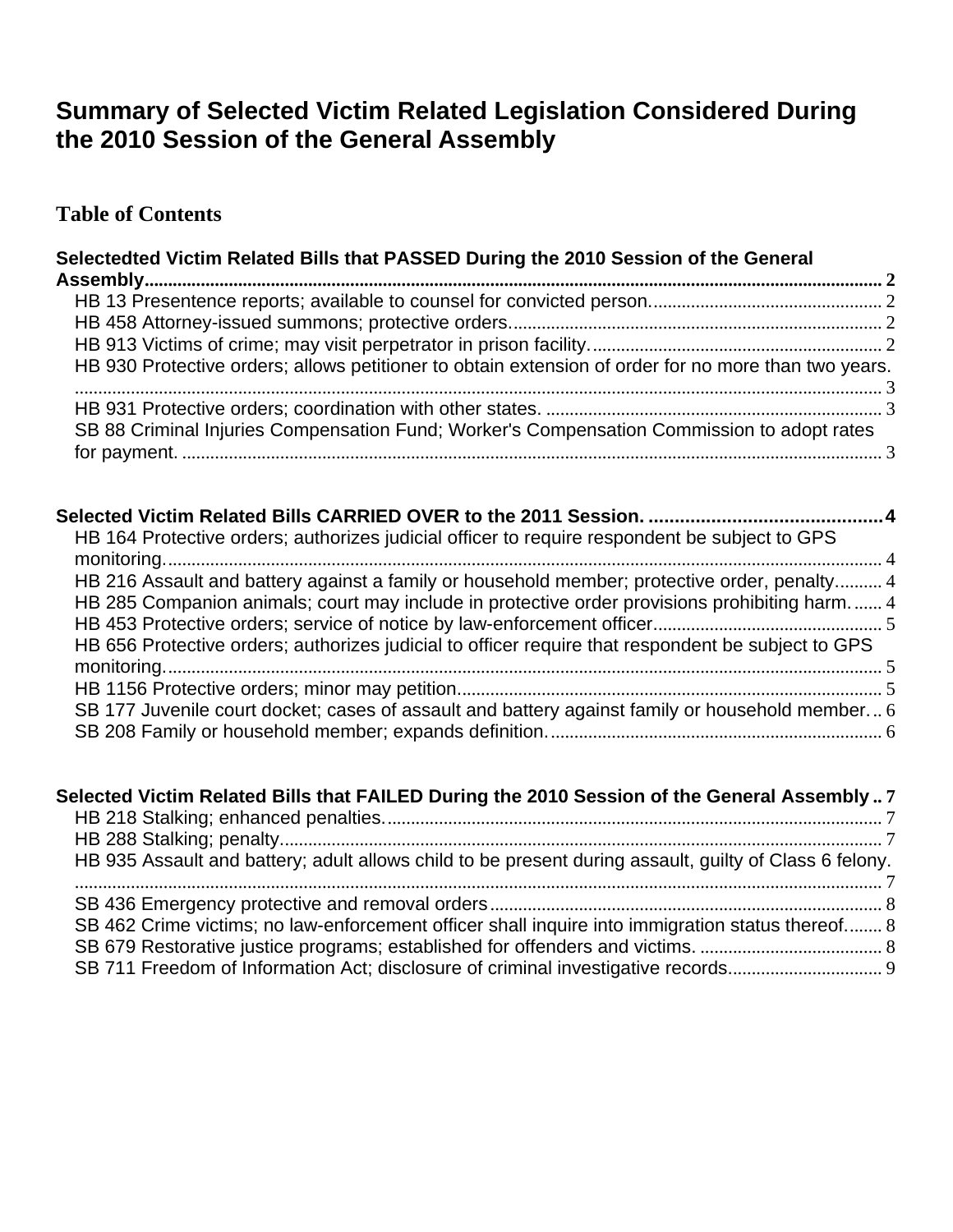# <span id="page-1-0"></span>**Selected Victim Related Bills that PASSED During the 2010 Session of the General Assembly**

#### *[HB 13](http://leg1.state.va.us/cgi-bin/legp504.exe?101+sum+HB13) Presentence reports; available to counsel for convicted person.*

Amends §§ 9.1-177.1 and 19.2-299

*Summary:*

Provides that counsel representing a person who has been convicted of a crime for which a presentence report was prepared by a probation officer may be provided a copy of the report, without a court order, when the convicted person is pursuing a post-conviction remedy.

*Patron:* Marshall, R.G.

#### *[HB 458](http://leg1.state.va.us/cgi-bin/legp504.exe?101+sum+HB458) Attorney-issued summons; protective orders.*

Amends §8.01-407

*Summary:* 

Eliminates the prohibition on attorney-issued summonses in cases involving the issuance of protective orders. This bill is identical to SB 721.

*Patrons:* Herring and Englin

### *[HB 913](http://leg1.state.va.us/cgi-bin/legp504.exe?101+sum+HB913) Victims of crime; may visit perpetrator in prison facility.*

Amends §§19.2-11.4 and 53.1-30

*Summary:*

This bill requires the Department of Corrections (DOC) to develop a policy to assist victims of crimes committed by offenders incarcerated in any state correctional facility to visit with such offenders. The policy may include provisions necessary to preserve the safety and security of those at such visits and the good order of the facility, including consideration of offender security levels, crimes committed and institutional behavior. DOC is to make whatever arrangements are necessary to effectuate such visits. The provisions of this bill do not apply to juvenile victims.

*Patron:* Bell, Robert B.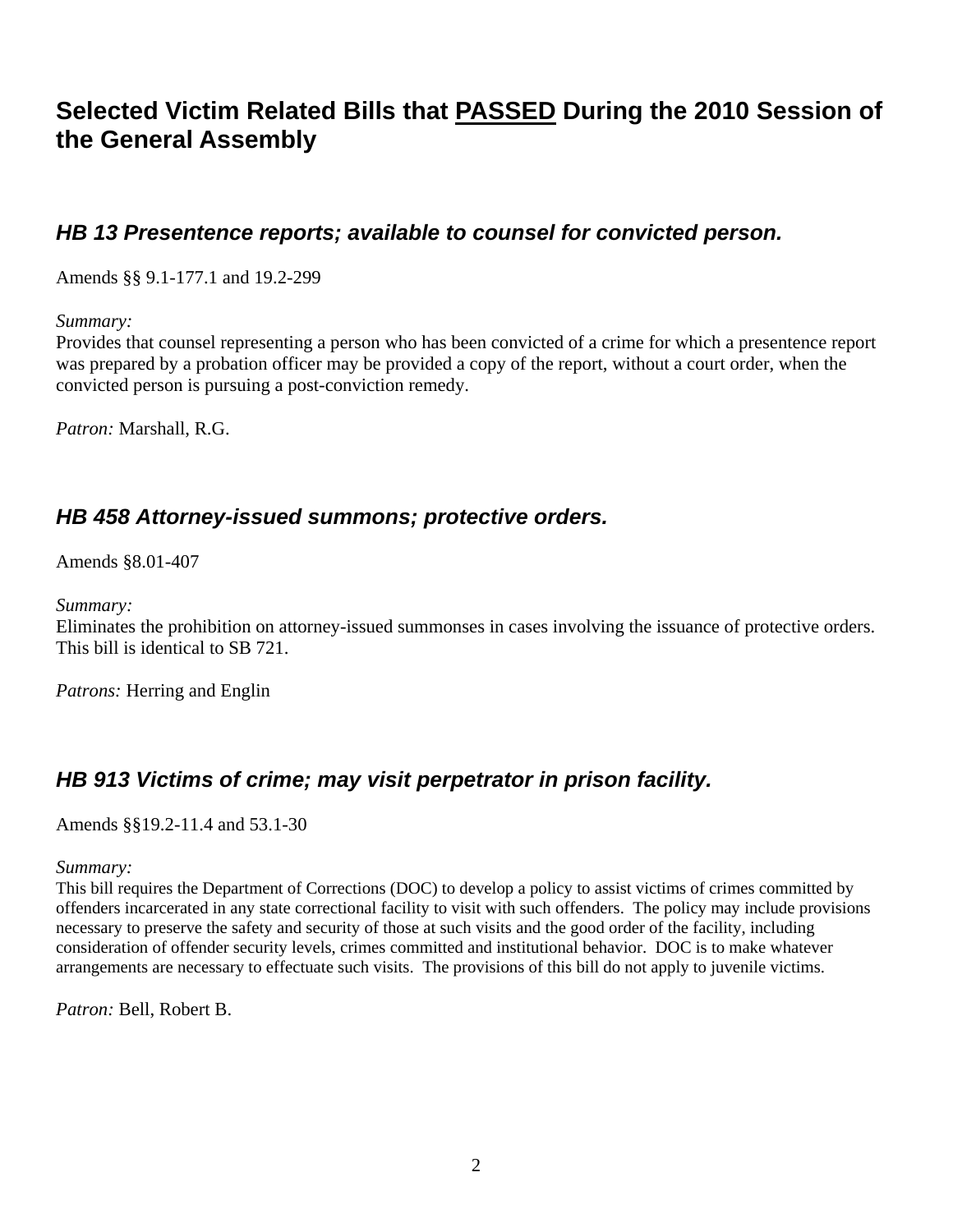### <span id="page-2-0"></span>*[HB 930](http://leg1.state.va.us/cgi-bin/legp504.exe?101+sum+HB930) Protective orders; allows petitioner to obtain extension of order for no more than two years.*

Amends §§ 16.1-279.1 and 19.2-152.10

#### *Summary:*

This bill allows a petitioner who has obtained a protective order under § 16.1-279.1 (cases of family abuse) or § 19.2- 152.10 (stalking) to seek an extension of such order for a period of no more than two years. There is no limit on the number of extensions that may be requested. This bill is identical to SB468.

*Patrons:* Bell, Robert B., Athey, Comstock, Gilbert and Lingamfelter

## *[HB 931](http://leg1.state.va.us/cgi-bin/legp504.exe?101+sum+HB931) Protective orders; coordination with other states.*

#### *Summary:*

This bill **requires** the Executive Secretary of the Supreme Court, on an annual basis, to consult with the appropriate judicial authorities of adjacent states and **allows** the Executive Secretary to consult with the appropriate judicial authorities of any other state concerning the forms used in connection with the issuance of protective orders under the laws of the Commonwealth and the other states. The Executive Secretary shall, to the extent feasible under the laws of the Commonwealth, coordinate the contents of such protective order forms with other states in order to facilitate the enforcement of foreign protective orders in the Commonwealth and the enforcement of Virginia protective orders in other states. This bill is identical to SB 467.

*Patrons:* Bell, Robert B., Athey, Gilbert, Iaquinto and Lingamfelter

## *[SB 88](http://leg1.state.va.us/cgi-bin/legp504.exe?101+sum+SB88) Criminal Injuries Compensation Fund; Worker's Compensation Commission to adopt rates for payment.*

Amends § 19.2-368.3

#### *Summary:*

This bill requires health care providers serving crime victims, where claims may be filed with the Criminal Injuries Compensation Fund, to negotiate with the Virginia Workers' Compensation Commission, which administers the Fund, in order to establish agreements relating to rates for payment of claims for such services. The rates will discharge the obligation to the provider in full, except where the provider is an agency of the Commonwealth and the claimant receives a third party recovery in addition to the payment from the Fund.

*Patron:* Howell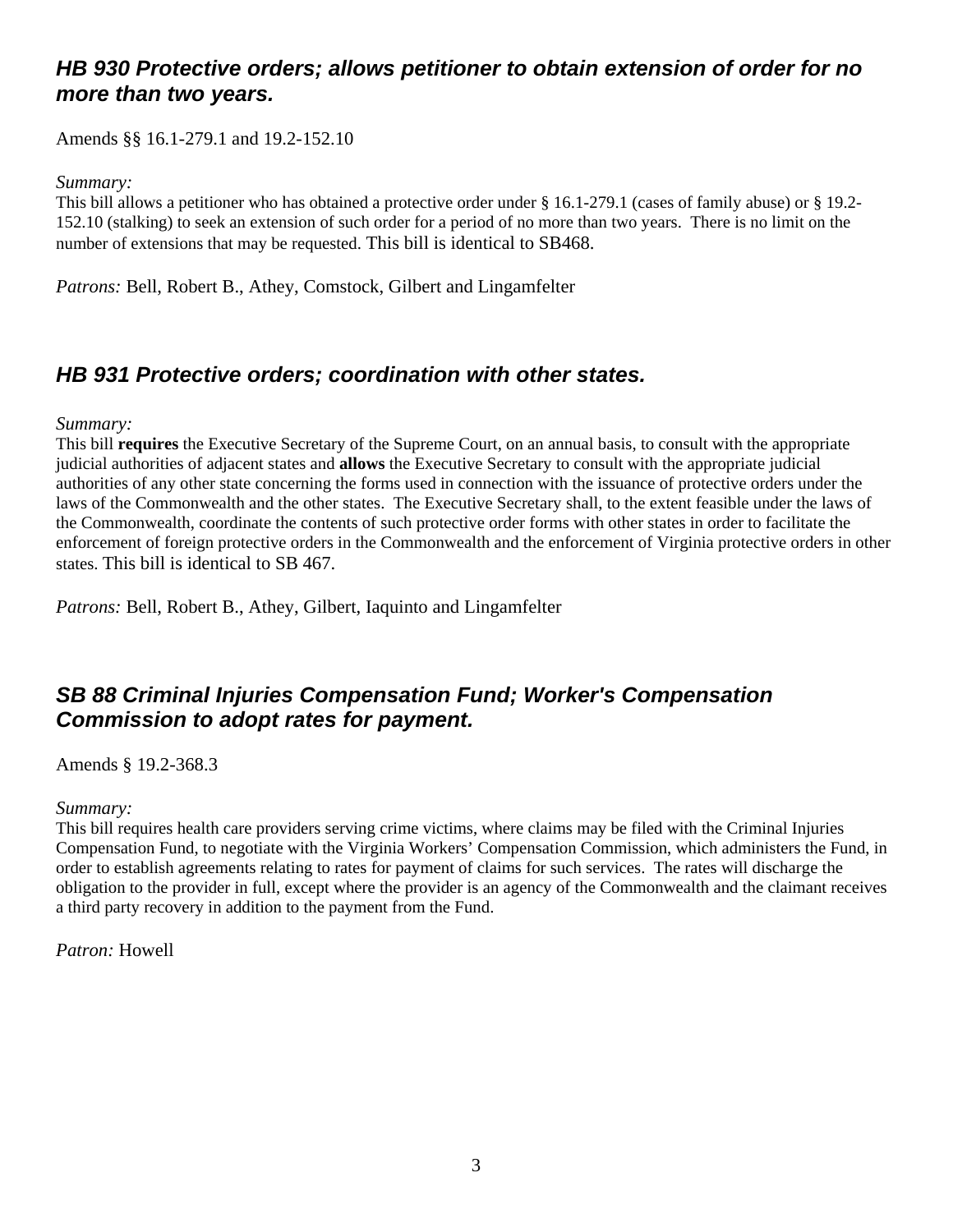# <span id="page-3-0"></span>**Selected Victim Related Bills CARRIED OVER to the 2011 Session.**

**(Note: Prior to the 2011 Session, most of these bills are likely to be studied by the Sexual and Domestic Violence Workgroup or the Virginia State Crime Commission)** 

### *[HB 164](http://leg1.state.va.us/cgi-bin/legp504.exe?101+sum+HB164) Protective orders; authorizes judicial officer to require respondent be subject to GPS monitoring.*

Amends §§ 16.1-253.1, 16.1-253.4, 16.1-279.1, 18.2-60.3, 19.2-152.8, 19.2-152.9, 19.2-152.10, and 20-103

*Summary:*

Authorizes a judicial officer to require that a protective order respondent be subject to GPS monitoring.

*Patron:* Pogge

### *[HB 216](http://leg1.state.va.us/cgi-bin/legp504.exe?101+sum+HB216) Assault and battery against a family or household member; protective order, penalty.*

Amends §§ 18.2-57.2, 19.2-151, and 37.2-506

*Summary:*

Provides that a person who commits an assault and battery against a person who is protected by the provisions of a protective order is guilty of a Class 1 misdemeanor and for a third offense, a Class 6 felony.

*Patrons:* McClellan, Herring, McQuinn and Ward

### *[HB 285](http://leg1.state.va.us/cgi-bin/legp504.exe?101+sum+HB285) Companion animals; court may include in protective order provisions prohibiting harm.*

Amends §§ 16.1-253, 16.1-253.1, 16.1-253.4, 16.1-279.1, 19.2-152.8, 19.2-152.9, and 19.2-152.10

#### *Summary:*

Provides that a court may include in a protective order provisions prohibiting harm to a companion animal owned, possessed, leased, kept, or held by the petitioner, or his family or household members, when the harm to the companion animal is with the intent to threaten, coerce, intimidate, or harm the petitioner or his family or household members.

*Patrons:* Scott, J.M. and Herring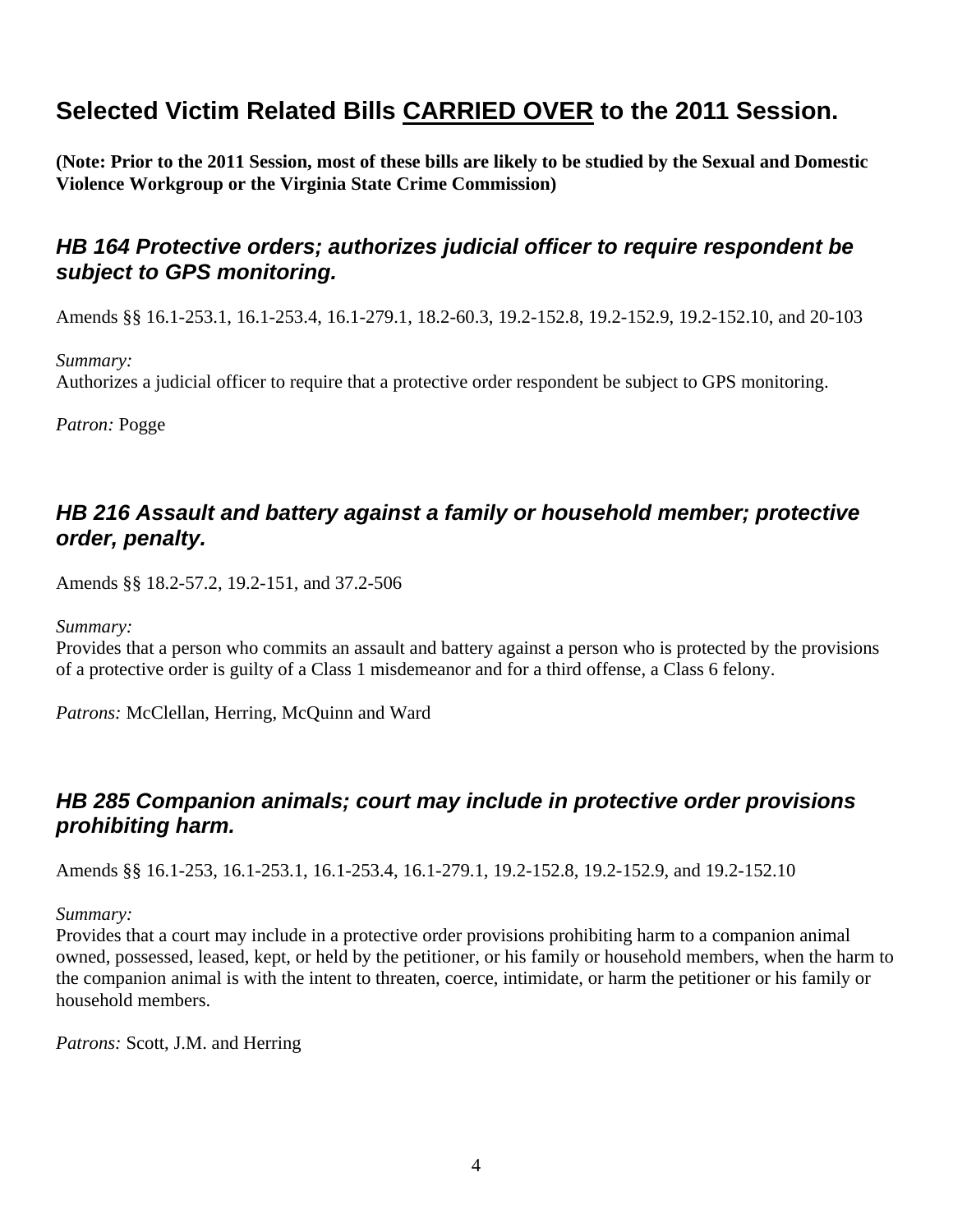# <span id="page-4-0"></span>*[HB 453](http://leg1.state.va.us/cgi-bin/legp504.exe?101+sum+HB453) Protective orders; service of notice by law-enforcement officer.*

Amends § 16.1-264

#### *Summary:*

Provides that a law-enforcement officer may effect service of a protective order by personally serving the person subject to the order with either (i) a copy of the order or (ii) a notification of the issuance of the order, which shall be on a form approved by the Supreme Court of Virginia. The officer making service shall enter or cause to be entered the date and time of service and other appropriate information into the Virginia Criminal Information Network and make due return to the court.

*Patron:* Herring

## *[HB 656](http://leg1.state.va.us/cgi-bin/legp504.exe?101+sum+HB656) Protective orders; authorizes judicial officer to require that respondent be subject to GPS monitoring.*

Amends §§ 16.1-253.1, 16.1-253.4, 16.1-279.1, 18.2-60.3, 19.2-152.8, 19.2-152.9, 19.2-152.10, and 20-103

*Summary:*

Authorizes a judicial officer to require that a protective order respondent be subject to GPS monitoring that notifies the person to be protected and law enforcement when the monitored person is in violation of the order. The cost of the monitoring is to be paid by the monitored person.

*Patron:* Armstrong

### *[HB 1156](http://leg1.state.va.us/cgi-bin/legp504.exe?101+sum+HB1156) Protective orders; minor may petition.*

Adds a section numbered §16.1-279.2

#### *Summary:*

Clarifies that a minor may petition for a protective order with or without the consent of a parent, legal guardian, or other person standing in loco parentis to the minor and who has care and control of the minor. The minor may participate in the court proceedings on his own behalf and a court shall appoint a guardian ad litem for the minor.

*Patron:* Oder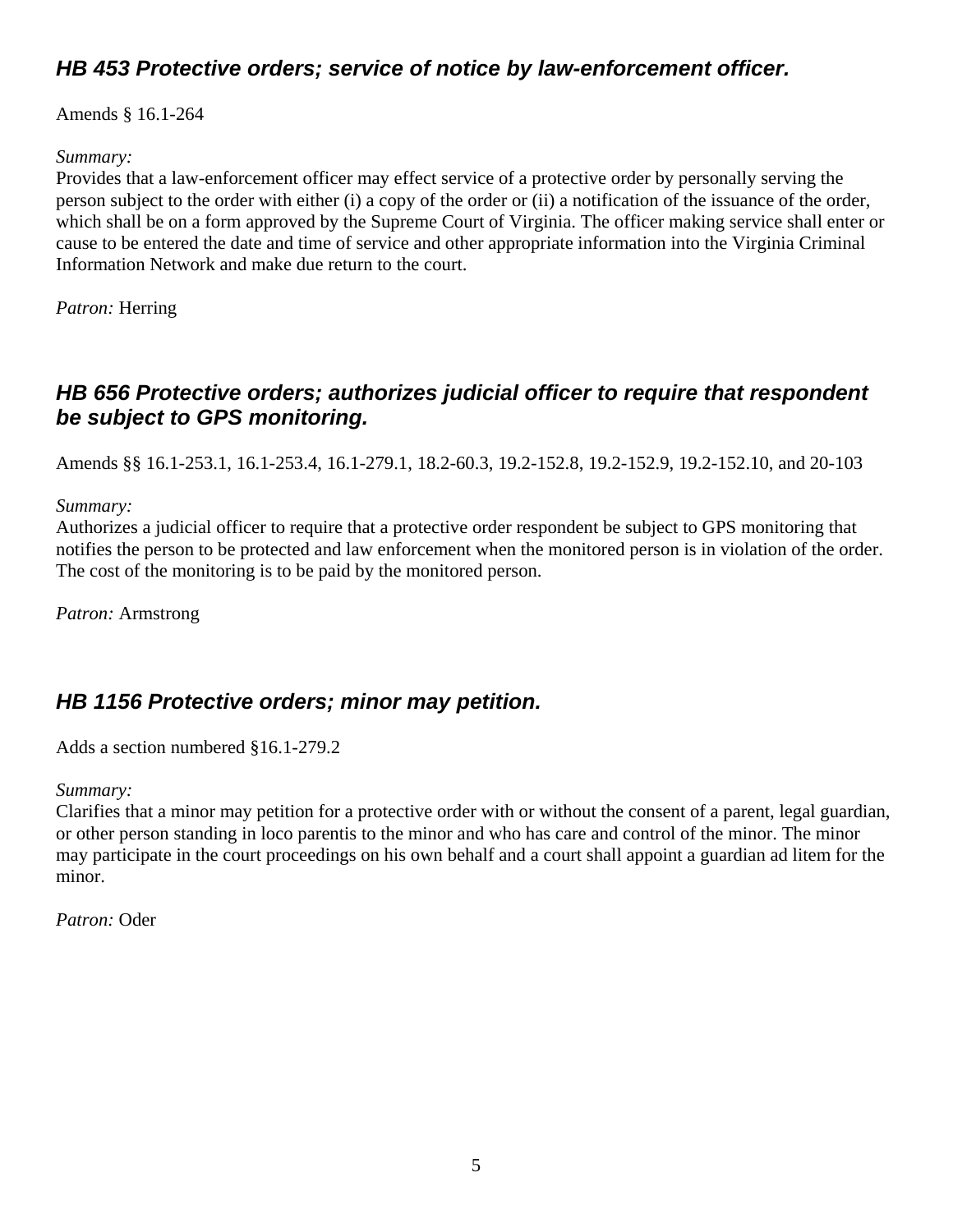### <span id="page-5-0"></span>*[SB 177](http://leg1.state.va.us/cgi-bin/legp504.exe?101+sum+SB177) Juvenile court docket; cases of assault and battery against family or household member.*

Amends § 16.1-241

*Summary:*

Requires cases of assault and battery against a family or household member to be advanced on the docket and heard within 30 days of arrest or service of a summons or as soon thereafter as practicable.

*Patron:* McDougle

# *[SB 208](http://leg1.state.va.us/cgi-bin/legp504.exe?101+sum+SB208) Family or household member; expands definition.*

Amends §16.1-228

*Summary:*

Includes within the definition of a person's "family or household member" any individual who is currently or was formerly involved in a substantive, intimate dating relationship with the person; the existence of such a substantive relationship shall be determined based on (i) the length of the relationship, (ii) the nature of the relationship, and (iii) the frequency of interaction between the persons involved in the relationship. A casual relationship or ordinary fraternization in a business or social context does not constitute a dating relationship. Expanding the definition of "family or household member" implicates crimes for which a family or household member is a victim (e.g., assault and battery against a family member) and protective orders under which a person may be protected (e.g., protective orders in cases of family abuse).

*Patron:* Barker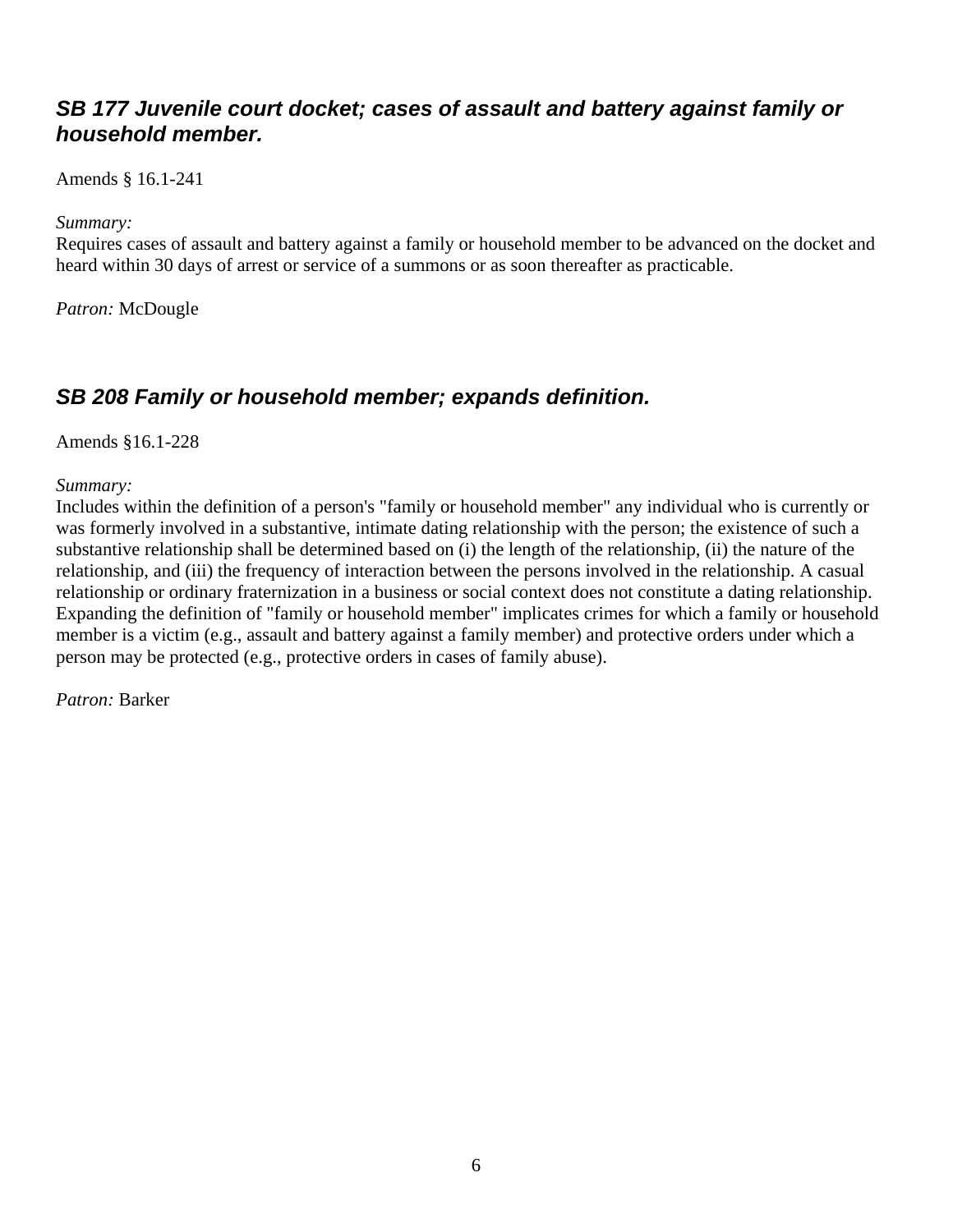# <span id="page-6-0"></span>**Selected Victim Related Bills that FAILED During the 2010 Session of the General Assembly**

#### *[HB 218](http://leg1.state.va.us/cgi-bin/legp504.exe?101+sum+HB218) Stalking; enhanced penalties.*

Amends§§ 18.2-60.3 and 18.2-308.1:4

#### *Summary:*

Provides that any person who commits a second or subsequent offense of stalking occurring within five years of a conviction of a prior offense is guilty of a Class 6 felony. Currently, the Class 6 felony applies for a third or subsequent offense. The bill also provides that any person who commits an offense of stalking when, at the time of the offense, there is in effect any court order prohibiting contact between the defendant and the victim or the victim's family or household member is guilty of a Class 6 felony.

Patrons: McClellan, Herring, McQuinn and Ward

#### *[HB 288](http://leg1.state.va.us/cgi-bin/legp504.exe?101+sum+HB288) Stalking; penalty.*

Amends § 18.2-60.3

#### *Summary:*

Clarifies the number of instances of stalking behavior necessary for conviction of multiple offenses of stalking, and provides that a person may be convicted of stalking for a singular instance of stalking behavior when the behavior is accompanied by verbal threats of sexual assault, bodily injury, or death. The measure also creates a felony offense of stalking for engaging in stalking behavior after having been previously convicted of a family assault and battery within five years prior to the stalking behavior. The measure also resets the time period within which a person may be convicted of felony stalking to be based upon the period during which the offenses were committed, rather than the period during which the convictions were had.

*Patron:* Griffith

### *[HB 935](http://leg1.state.va.us/cgi-bin/legp504.exe?101+sum+HB935) Assault and battery; adult allows child to be present during assault, guilty of Class 6 felony.*

Amends § 18.2-57.2

*Summary:*

Makes it a Class 6 felony for an adult having a custodial relationship over a child under the age of 18 to knowingly allow the child to be present during the assault and battery of a family or household member.

*Patron:* Bell, Robert B.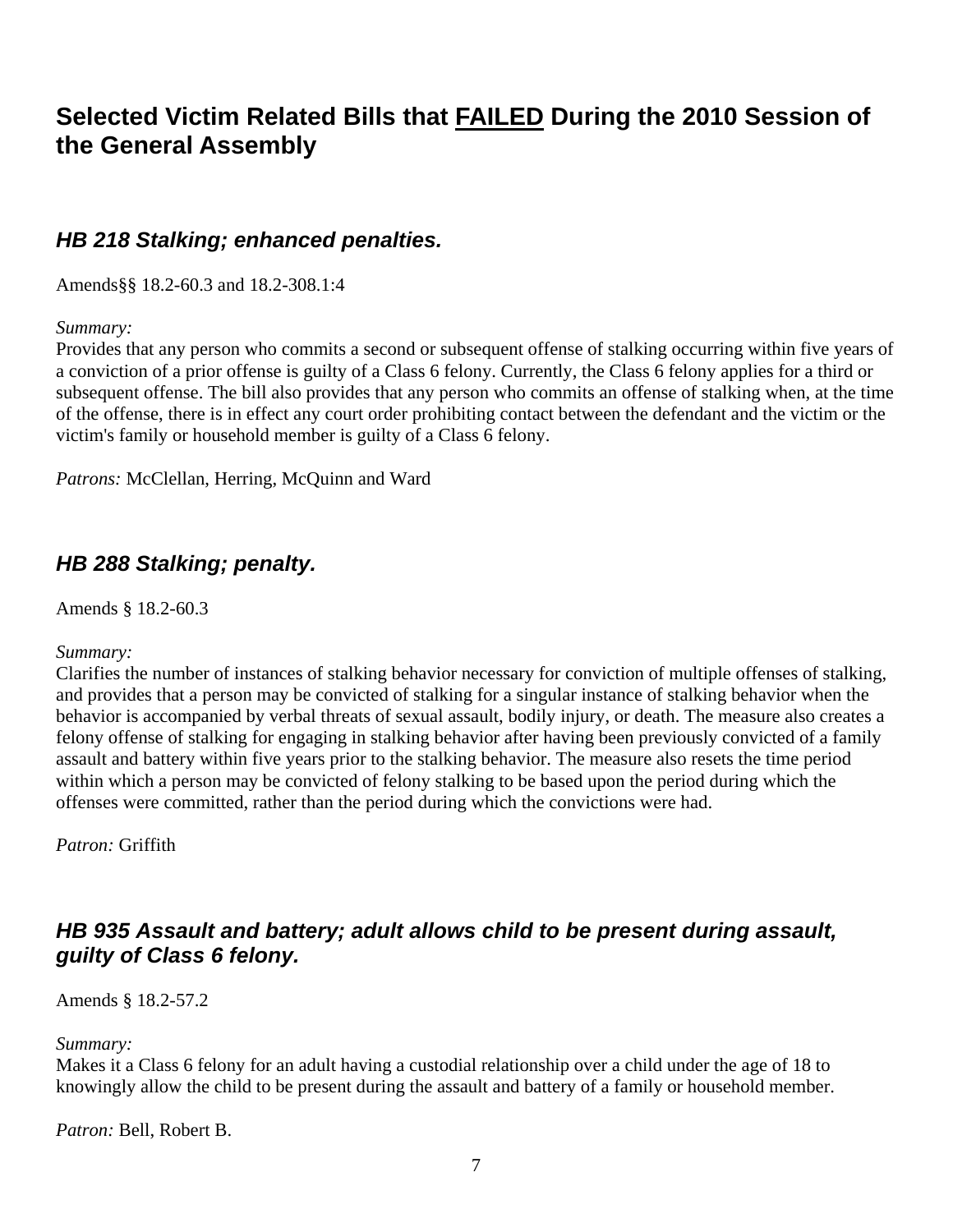### <span id="page-7-0"></span>*[SB 436](http://leg1.state.va.us/cgi-bin/legp504.exe?101+sum+SB436) Emergency protective and removal orders*

#### Amends §16.1-244

#### *Summary:*

Provides that a party shall file in circuit court, which shall hear and determine, any petition for a preliminary protective/removal order if (i) the party previously filed in juvenile and domestic relations district court a petition for an emergency protective/removal order; (ii) the juvenile and domestic relations district court issued such order for the emergency protection/removal of a child; (iii) a timely appeal of the order was filed by the parent, guardian, legal custodian, or other person standing in loco parentis of the child; (iv) the circuit court set a hearing on the appeal for a date certain or on a motions docket to be heard within five days of the entry of the emergency protective/removal order; and (v) the purpose for which the party seeks a petition for a preliminary protective/removal order is for the protection/removal of the same child. The juvenile and domestic relations district courts shall be divested of the right to enter any preliminary protective/removal order that involves the same child if all of the conditions set forth in clauses (i) through (v) exist.

*Patron:* Edwards

### *[SB 462](http://leg1.state.va.us/cgi-bin/legp504.exe?101+sum+SB462) Crime victims; no law-enforcement officer shall inquire into immigration status thereof.*

Adds a section numbered §19.2-11.02

#### *Summary:*

Provides that no law-enforcement officer or other agent of state or local government shall, when investigating a crime, inquire into the immigration status of any person who reports that he is the victim of the crime or the parent or guardian of a minor victim, or is a cooperating witness in the criminal investigation or the parent or guardian of a minor witness. The bill does not prohibit a law-enforcement officer from inquiring into the immigration status of a victim or witness who has been arrested or charged with a criminal violation, or when such inquiry is required by federal law or is essential to the investigation or prosecution of the crime to which the person is a witness or of which the person is a victim.

*Patrons:* Howell and McEachin; Delegates: Griffith and Watts

### *[SB 679](http://leg1.state.va.us/cgi-bin/legp504.exe?101+sum+SB679) Restorative justice programs; established for offenders and victims.*

Adds a section numbered §19.2-11.5

*Summary:*

Establishes a restorative justice program for offenders and victims. Provisions address participation, court involvement, confidentiality, and immunity from civil liability.

*Patrons:* Hanger and Edwards